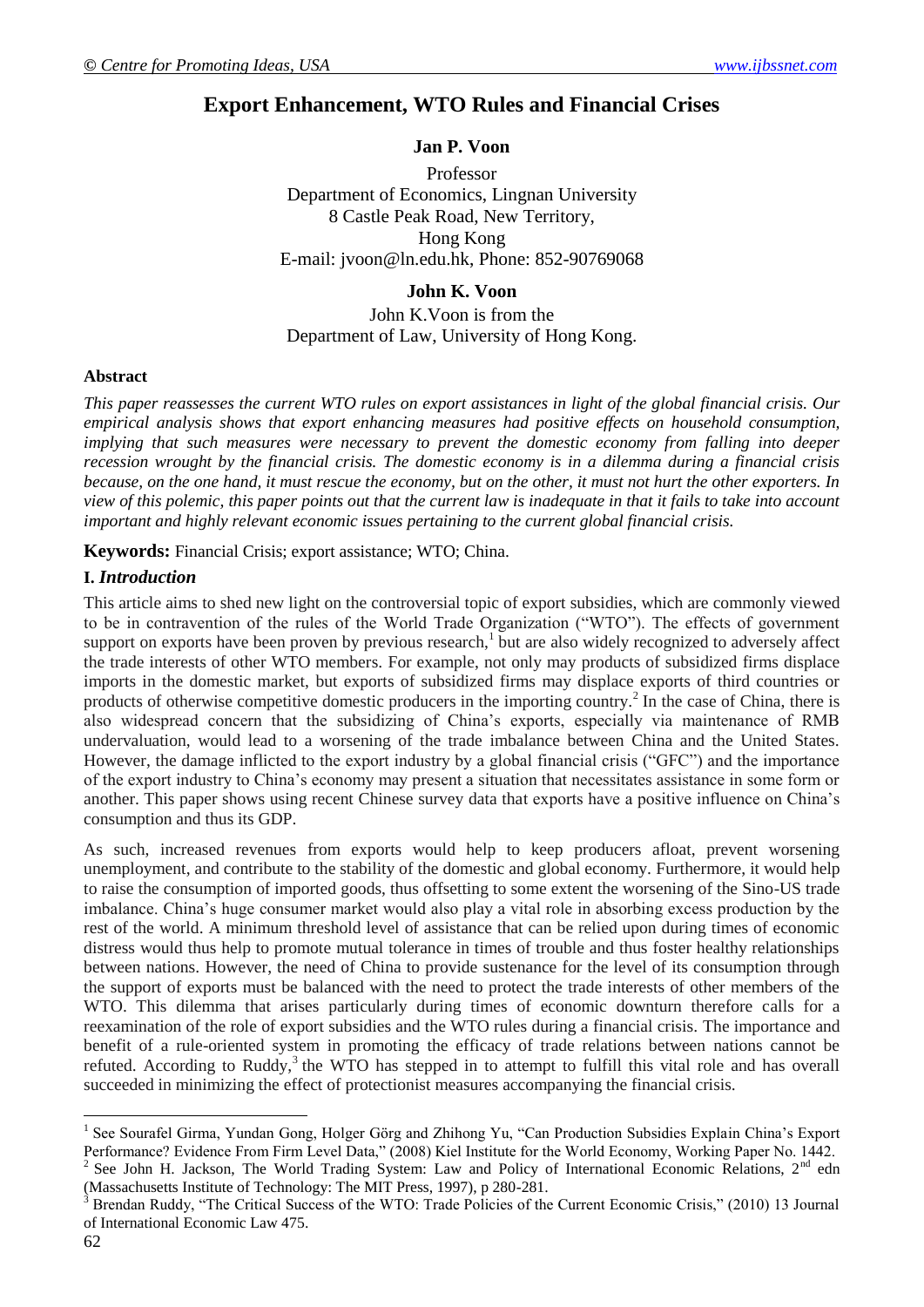Compared to the Great Depression of the 1930s, the extent of protectionism that has been relied on in the current financial crisis has been less. The explanations he gives for its success are indeed convincing and important:

"One, economic efficiency drives countries to negotiate and promote multilateral trading rules. Two, the negotiated rules of the WTO make international trade relation transparent, which keeps countries politically accountable and focuses attention on eliminating known barriers to efficient trade. Three, the WTO dispute settlement body effectively enforces WTO rules, thereby allowing countries to rely on those multilaterally negotiated rules. And four, the WTO dispute settlement body"s jurisprudence creates stable and predictable understandings of the negotiated rules, allowing governments and private businesses to operate under more secure and predictable conditions."<sup>4</sup>

Given that a rule-based system is what governs trade relations between countries, this article evaluates the WTO rules as they currently stand in relation to whether they allow for the achievement of the particular balance between helping the suffering export industry/country and excessive trade protectionism during times of economic downturn. It argues for some modifications to be introduced into the WTO law so that countries may legally support their ailing export industries without falling afoul of the WTO rules and hurting other countries in the face of economic hardship. This is in spite of criticisms that the WTO disciplines may already be too flexible in allowing protection for the domestic industry.<sup>5</sup>

This paper thus addresses the following important issues: What are the important policy considerations when regulating government export assistance? Should the circumstances and characteristics of a domestic economy be taken into account in deciding whether to sanction subsidies or is the upholding of a rule-based system more important, i.e. should we adopt a purposive approach or literal interpretation of WTO laws? Should any and every kind of assistance be allowed during a financial crisis or should only some forms of export assistance be allowed? In Section II, a regression analysis of cross-sectional data that consumption is significantly influenced by exports is undertaken to ascertain the importance of the role of exports in China"s export-dependent economy. The ramifications of increasing Chinese consumption on the world economy will also be discussed. Section III examines and evaluates the current WTO rules on subsidies by way of assessing the legality of the undervaluation of China's Renminbi (RMB) exchange rate.<sup>6</sup> Section IV presents a case for modification of export subsidies/assistance to be introduced for emergency situations such as under a financial crisis. Section V concludes this study.

## *II. The Influence of Exports on Domestic Consumption*

This section aims to investigate the implications of a fall in exports during a financial crisis by way of its effect on household consumption. This is in contrast to previous studies which often examined the direct effects of exports on GDP growth. This paper contributes to the literature by investigating the indirect impact of export growth on output growth via its impact on consumption growth, as implicit in the Keynesian equation. Analysis of the impact of export on consumption during an economic crisis is important for several reasons. First, domestic consumption is one of the major drivers of GDP growth. Second, given China"s high saving rate, it is of interest to find out whether increases in export incomes raise domestic consumption. Third, domestic consumption comprises component of foreign goods, the absorption of which helps to reduce excess productions by the rest of the world concurrently facing economic hardship wrought by the GFC. Fourth, given the shrinkage of its exports due to the GFC, the PRC government has instituted a policy for economic growth to be sustained by domestic consumption (such as via the fiscal stimulus packages). It is not clear, however, if such generous fiscal policies could raise the domestic consumption. Fifth, asset evaporations, income losses, pay cuts and job insecurity threats posed by the GFC can exert immense psychological impacts on individual consumptions. In light of the above, a household consumption model is developed for capturing the various effects of the GFC.

**Regression Model:** Our regression model is written as:

$$
C_j = a + \theta_i Y_{ij} + \sum_{i=1}^{2} \alpha_i G_i + \sum_{i=1}^{3} \beta_i F_i + \sum_{i=1}^{5} \phi_i P_{ij} + \varepsilon_j
$$
\n(1)

The dependent variable is consumption expenditure by individual *j* ( $C_i$ ). In order to measure *C*, respondents were asked how their consumption expenditure had changed compared to before the GFC on a 5-point scale (1=reduced, 5=increased).

<sup>4</sup> Ibid, p 483.

<sup>&</sup>lt;sup>5</sup> See Anne van Aaken and Jürgen Kurtz, "Prudence or Discrimination? Emergency Measures, the Global Financial Crisis and International Economic Law," (2009) 12 Journal of International Economic Law 859, 893-94.

 $6$  Due to the onslaught of the GFC in 2008-2009, RMB revaluation was temporarily halted. This was possibly a policy instrument used by the PRC government to help the ailing export sector.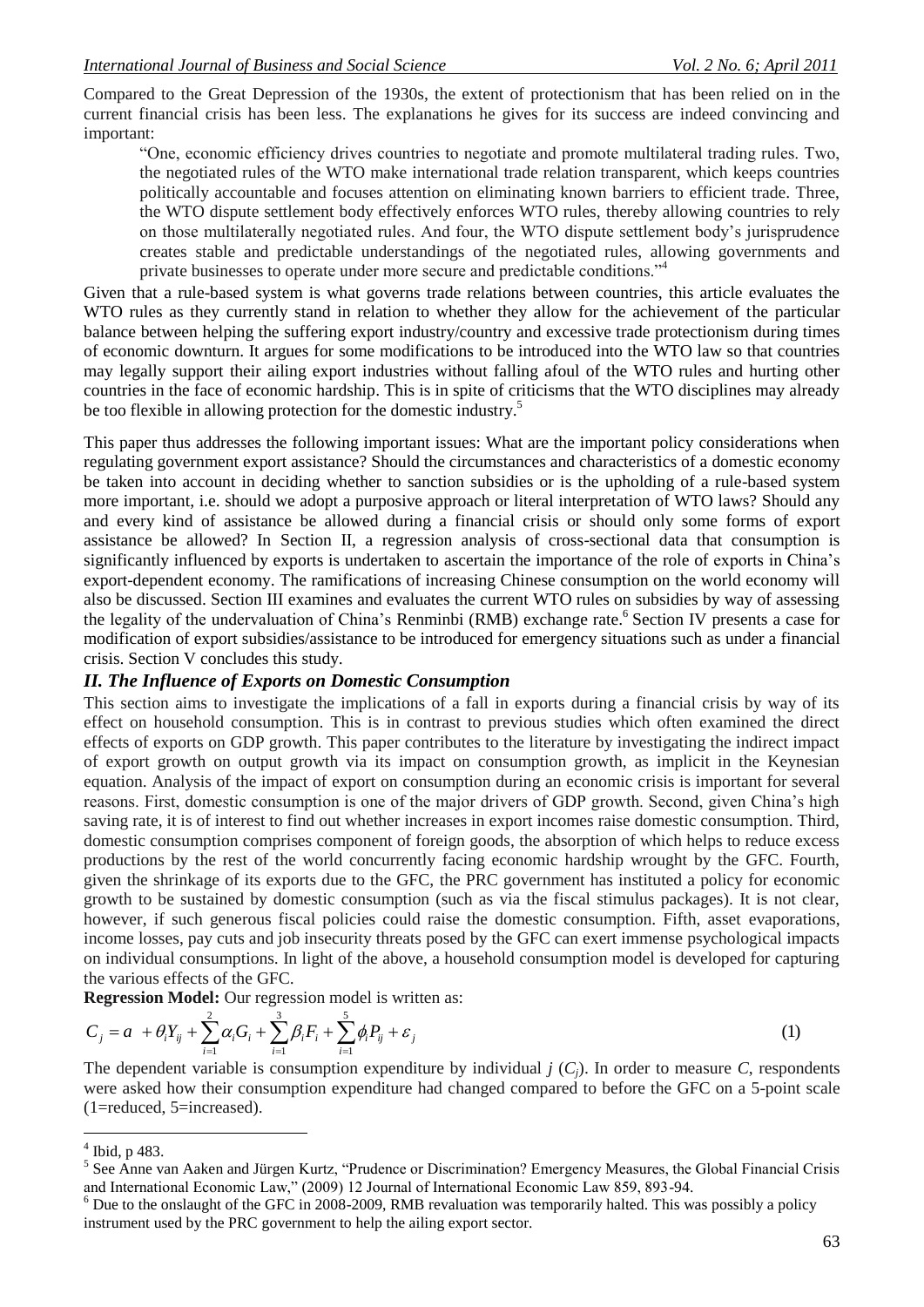The model consists of 11 independent variables: income (*Y*), two types of government polices (*G*), three types of GFC incidences (*F*), and 5 types of psychological variables (*P*). These variables are summarized in the second column of Table 1.

#### **The Data**

In this paper, the household survey data were collected and used for our empirical examination. The crosssectional sample was gathered over August-September 2009 (both the questionnaires and the data are available upon request). More than 10,000 households responded to the standard questionnaires. However, after dropping some missing data, there were 9784 data points left. The data were collected from across eight occupations, twenty different industries and nineteen Chinese provinces.<sup>7</sup> In this paper, cross-industry, crossoccupation, or cross-province heterogeneous effects were controlled using the cluster commands available in STATA. Cluster controls are important in this study: for example, the banking and construction industries might have declined faster than other economic sectors; some occupations, industries and provinces might be more adversely affected by the GFC than the others. The regressions were performed using the whole, employed and unemployed data sets: employed workers and unemployed (such as retirees and students) (a) have different income levels, (b) were affected to different extents, physically and psychologically, and (c) were confronted with very different job prospects.

#### **Results**

Table 1 showed that the GFC, indicated *inter alia* by declines in exports, increases in corporate bankruptcy and retrenchment,<sup>8</sup> was significant in affecting consumption. Among these indicators, export decline, as shown by the significant size of its coefficient, was found by far to be the most important factor affecting consumption (see Table 1). The government's expansionary monetary policy in the form of reducing interest rates, various psychological factors (such as fear, anxiety, future pessimism, etc), frugality (such as more calculated or budget spending, a typical Chinese saving culture), and changes in household income, were also significant in affecting he domestic consumption. However, the Chinese government's expansionary fiscal policy, specifically the RMB4.12 trillion stimulus packages, was found to be ineffective in influencing consumption. This result is of policy interest: export-enhancement policies were more important than Government spending in stimulating domestic consumption in China during a financial crisis. On the corollary, if direct export assistance were neglected, the economy could have fallen into deeper recessions given the ineffectiveness of some government policy initiatives in the short run coupled with the significant negative income and psychological impacts on the domestic consumption emanating from the GFC.

During the global economic downturn, many countries around the world depends on Chinese import consumption to help absorb some of their excesses. In the absence of any government export assistance, the continuing declines in exports and hence domestic consumptions, as demonstrated in this paper, would plunge the Chinese economy into deeper recessions. Failing to help itself, much of the production excesses by the rest of the world would remain unabsorbed, possibly leading to a deeper global recession. Hence, the rescue of a struggling economy (via some forms of export supports or otherwise) appears to be crucial in stamping out the flows of negative externalities and international contagion wrought by the GFC. The regression model shows that Chinese domestic and foreign consumptions are depended on exports. Hence, factors which depress exports (such as continuing RMB revaluations) would also depress consumptions. On the other hand, continuing export declines would lead to more corporate failures, shutting down of factories, massive retrenchment and job losses. These would give rise to income losses (*Y*), negative emotions or pessimisms (*P*) and more calculated or budget spending (frugality), which would collectively exert negative impacts on consumptions, as shown in the regression model. A series of such negative externality impacts on industries, consumers, family, workers, and even retirees provide some justifications for government supports for exports during periods of economic downturn.

 $7$  The 20 industries are farming, mining, manufacturing, utilities, construction, transportation, computer and information, wholesale and retail, hotels and catering, finance, real estate, business service, research, environment, residence services, education, social welfare, culture and sports, social organization, and international organization. The 8 occupations include managers in state enterprises, specialists, clericals, business and services employees, farmers, factory operators, army personnel, and others. The 19 provinces or counties are Beijing, Tianjin, Nei Monggol, Jilin, Heilongjiang, Shanghai, Jiangsu, Zhejiang, Anhui, Fujian, Hubei, Hunan, Guangdong, Guangxi, Chungking, Guizhou, Yunnan, Shaanxi, Ningxia.

<sup>&</sup>lt;sup>8</sup> These variables were not mathematically constructed or measured but merely poised as given in the questionnaires in order to investigate if export declines for instance affect the households" emotion and consumption. On the likert scale of 1-5, a score of "3" means no change in the causal relation, "2" shows a small decrease, "1" shows a big decrease, "4" denotes a small increase and "5" denotes a big increase. The same qualitative measurements apply to the other variables in the questionnaires.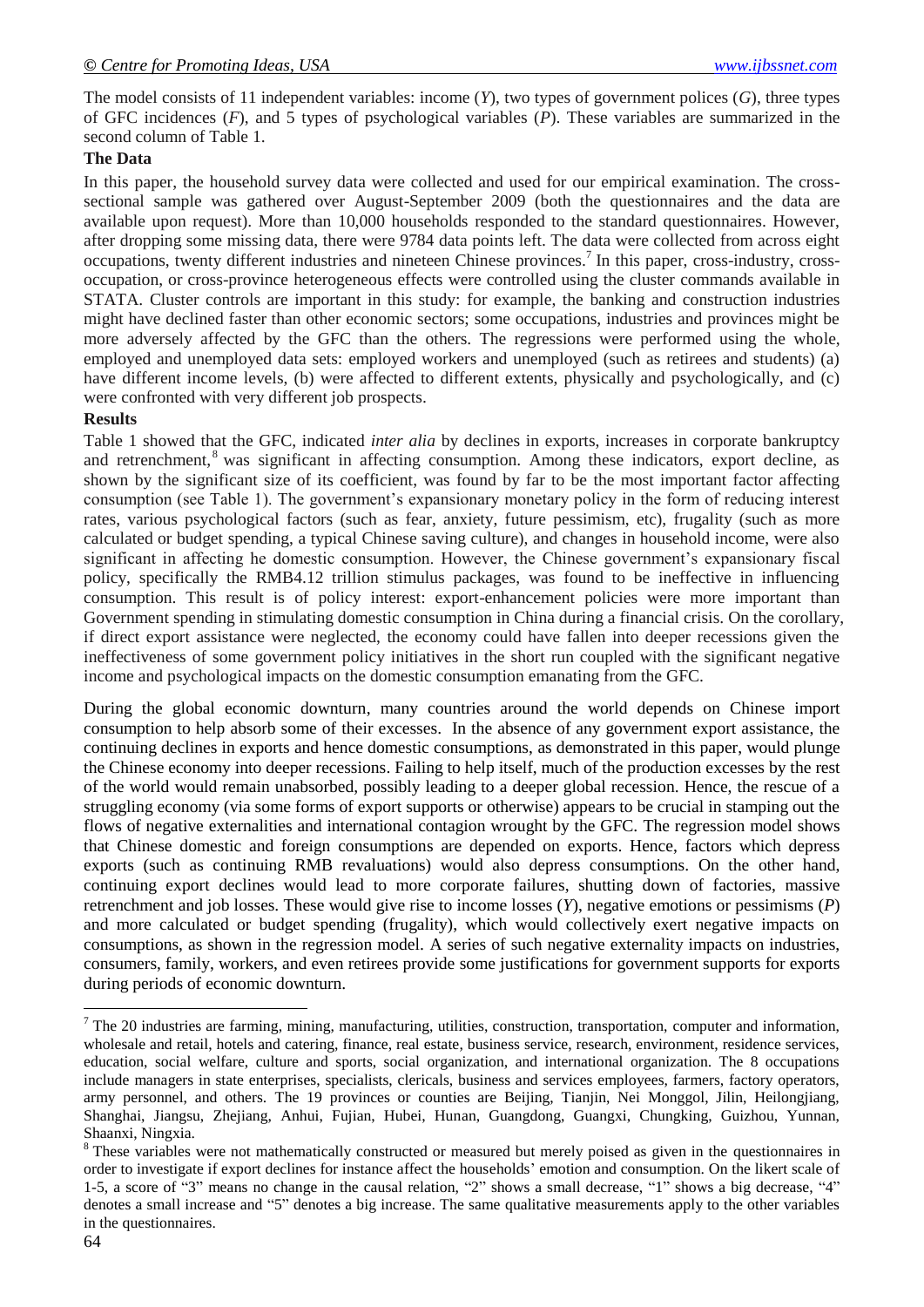The positive effects of Chinese exports on consumption (which in turn stimulate domestic consumption of foreign imports, including parts, raw material and technology for outward processing production in China) help to stimulate world economic growth or prevent world economy from falling into deeper recession. Our empirical analysis implies that the rest of the world could also benefit from China"s support of its export sector as a whole during the financial crisis. Our results support that of Staiger and Sykes (2010), pointing out that the ambiguity of the efficiency and equity trade effects of the government support on exports during the GFC, as demonstrated in our empirical analysis, undermines the ability of the WTO dispute resolution system to address the exchange rate policies, and calls into questions the wisdom and legitimacy of unilateral countermeasures that have taken by the US and others.<sup>9</sup>

Our empirical analysis shows that the domestic economy might need to be rescued during the GFC, as it appears to be senseless for country A to ignore its industries in dire straits (or severely affected by a crisis). However, in doing so, it appears to hurt other exporters and hence such practices are prohibited by the WTO. Many exporting countries faced such a dilemma during the GFC. In actual fact, the dilemma leads to retaliations across countries, such as engaging in a currency war or introducing counter trade protectionism measures. This threatens the trade liberalization process originally advocated by the WTO. In what follows, we examine the legal framework of the WTO laws which govern trade protectionist measures and see if there is a way out of this dilemma.

## **III. The Current Law**

## *A. The Legal Framework*

According to the WTO, "The WTO Agreement on Subsidies and Countervailing Measures ["the SCM Agreement"] disciplines the use of subsidies, and it regulates the actions countries can take to counter the effects of subsidies. Under the agreement, a country can use the WTO"s dispute-settlement procedure to seek the withdrawal of the subsidy or the removal of its adverse effects. Or the country can launch its own investigation and ultimately charge extra duty ("countervailing duty") on subsidized imports that are found to be hurting domestic producers."<sup>10</sup> For a country to succeed in bringing an action against another country's use of subsidies in contravention with the SCM Agreement, firstly, a subsidy must exist. A subsidy will be deemed to exist if:

- (1) There is a financial contribution by a government, or any form of income or price support, and
- (2) A benefit is thereby conferred.<sup>11</sup>

However, the mere fact that a subsidy satisfies these two requirements does not yet justify any sanction being imposed on the contravening country. The subsidy must be either a prohibited or actionable subsidy for any sanction to be imposed. Both of these involve a requirement of specificity,<sup>12</sup> which will be deemed to be satisfied if the subsidy is held to be prohibited. For a subsidy to be prohibited from being granted or maintained, it must be contingent, in law or in fact, whether solely or as one of several other conditions, upon export performance, including those illustrated in Annex I; or contingent, whether solely or as one of several other conditions, upon the use of domestic over imported goods.<sup>13</sup> For a subsidy to be actionable, the offended member must show that adverse effects have been caused to it.<sup>14</sup>

This can be by way of injury to its domestic industry; nullification or impairment of benefits accruing directly or indirectly to it under GATT 1994 in particular the benefits of concessions bound under Article II of GATT 1994; or serious prejudice to the interests of another Member. However, this does not apply to subsidies maintained on agricultural products. Non-actionable subsidies are subsidies which are not specific within the meaning of Article 2, or subsidies which are specific but fall into certain categories.<sup>15</sup> These include assistance for research activities conducted by firms or by higher education or research establishments on a contract basis with firms; assistance to disadvantaged regions within the territory of a Member given pursuant to a general framework of regional development and non-specific; and assistance to promote adaptation of existing facilities to new environmental requirements imposed by law and/or regulations which result in greater constraints and financial burden on firms.<sup>16</sup>

<sup>15</sup> *Ibid*, Art 8.1.

<sup>1</sup> <sup>9</sup> Robert W. Staiger and Alan O. Sykes (2010), "Currency Manipulation and World Trade", (2010) 9 World Trade Review 583.

<sup>&</sup>lt;sup>10</sup> Available at http://www.wto.org/english/tratop\_e/scm\_e/scm\_e.htm (visited 1 December 2010).

<sup>&</sup>lt;sup>11</sup> SCM Agreement, Art 1.1

<sup>12</sup> *Ibid*, Art 1.2

<sup>13</sup> *Ibid*, Art 3.

<sup>14</sup> *Ibid*, Art 5.

<sup>16</sup> *Ibid*, Art 8.2.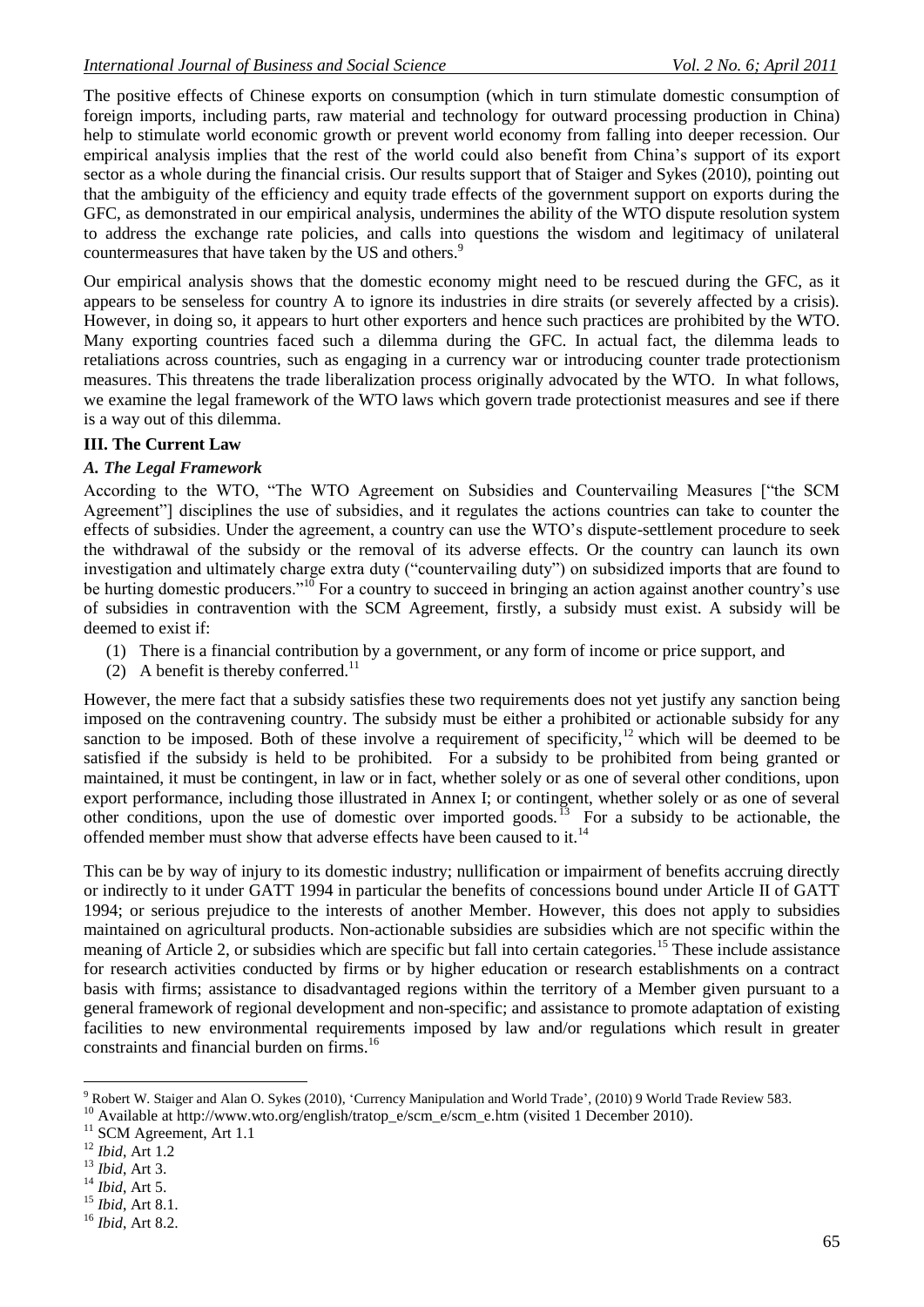However, the rules regarding non-actionable subsidies are subject to provisional application for 5 years, beginning with the date of entry into force of the WTO Agreement.<sup>17</sup> They have therefore have lapsed and it is unclear whether they will be renewed. As such, they will not be further discussed herein. The particular interpretations of each criterion will be dealt with in detail later when assessing specifically the legality of China"s undervalued currency (our case study).

#### **B. China's Undervalued Currency**

<span id="page-4-1"></span>From July 21, 2005 to April 13, 2009, the RMB/dollar exchange rate appreciated by 18.7 per cent.<sup>18</sup> But in 2009, China halted the appreciation of its currency during the period of the financial crisis, which has sparked allegations that China is engaging in currency manipulation. The effect of such alleged manipulation is to indirectly make exports cheaper to foreign countries and therefore more competitive. China"s undervalued currency has therefore been blamed for causing job loss in the United States due to producers being unable to compete with Chinese imports into the United States. It may also displace the imports into China and thus decrease the exports of foreign countries. The United States have drafted a bill treating undervalued currencies as illegal export subsidies. On the other hand, China argues that their exchange rate regime gives aid to its struggling exports during the financial crisis. However, this section shows, through an analysis of the legality of China"s undervalued currency, that the WTO rules on subsidies as set out in the SCM Agreement do not include provisions for such emergency circumstances.

## *Financial contribution*

Although China"s undervalued exchange rate is likely the result of intervention by "a government or any public body", it does not appear to fall within the list of "financial contributions" in Article 1.1(a)(1), such as a transfer of funds, forgone government revenue, provision of goods or services, purchase of goods, government payments to a funding mechanism, etc. Any argument that an undervalued exchange rate is a measure that indirectly influences exports would unlike succeed as the only indirect financial contribution provided under Article 1.1(a) is a government making payments to a funding mechanism, or entrusting or directing a private body to carry out the above functions.

Furthermore, a commentator has observed that the items in Article 1.1 of the SCM Agreement constituting a financial contribution involve "a charge on the public account",<sup>20</sup> which is not the case here, "since although the home currency is bought or sold at a currency market, something is sold or bought in return, thus keeping the government"s accounts balanced in this regard."<sup>21</sup> The Panel on *US – Export Restraints* said that, a financial contribution involved "the transfer of economic resources". It also clearly does not constitute "income" or a "price support",  $^{22}$  which in economics means the minimum legal price a seller may charge, typically above equilibrium. If it does, then any fiscal or monetary policy exercised in individual country would be seen as supporting incomes or prices.In *US – Export Restraints*, the Panel also acknowledged that "the requirement of a financial contribution from the outset was intended by its proponents precisely to ensure that not all government measures that conferred benefits could be deemed to be subsidies." One could therefore argue that the SCM Agreement does provide some flexibility for certain measures to be implemented during financial crises.

## *A benefit is thereby conferred*

The second criterion for a prohibited subsidy is whether or not a benefit has been conferred by maintaining for instance an undervalued currency. It has been observed by the Appellate Body in *Canada – Aircraft* that the ordinary meaning benefit "clearly encompasses some form of advantage" and that "it is necessary to determine whether the financial contribution places the recipient in a more advantageous position than would have been the case but for the financial contribution". Others have interpreted it to mean "value to the recipient, whatever it may cost."<sup>23</sup>

<span id="page-4-0"></span><sup>17</sup> *Ibid*, Art 31.

<sup>18</sup> Wayne M. Morrison and Marc Labonte, "China"s Currency: A Summary of the Economic Issues", *Congressional Research Service Report for Congress*, October 1 2010.

<sup>&</sup>lt;sup>19</sup> SCM Agreement, Art  $1.1(a)(1)(iv)$ .

<sup>&</sup>lt;sup>20</sup> Catharina E. Koops, "Manipulating the WTO? The Possibilities for Challenging Undervalued Currencies Under WTO Rules," *Amsterdam Center for International Law Research Paper Series 2010*, p 3.

<sup>21</sup> *Ibid*.

<sup>22</sup> *Ibid*, Art 1.1(a)(2).

<sup>23</sup> Gary Clyde Hufbauer, Yee Wong, and Ketki Sheth, *US-China Trade disputes: Rising Tide, Rising Stakes* (Institute for International Economics, 2006), p 21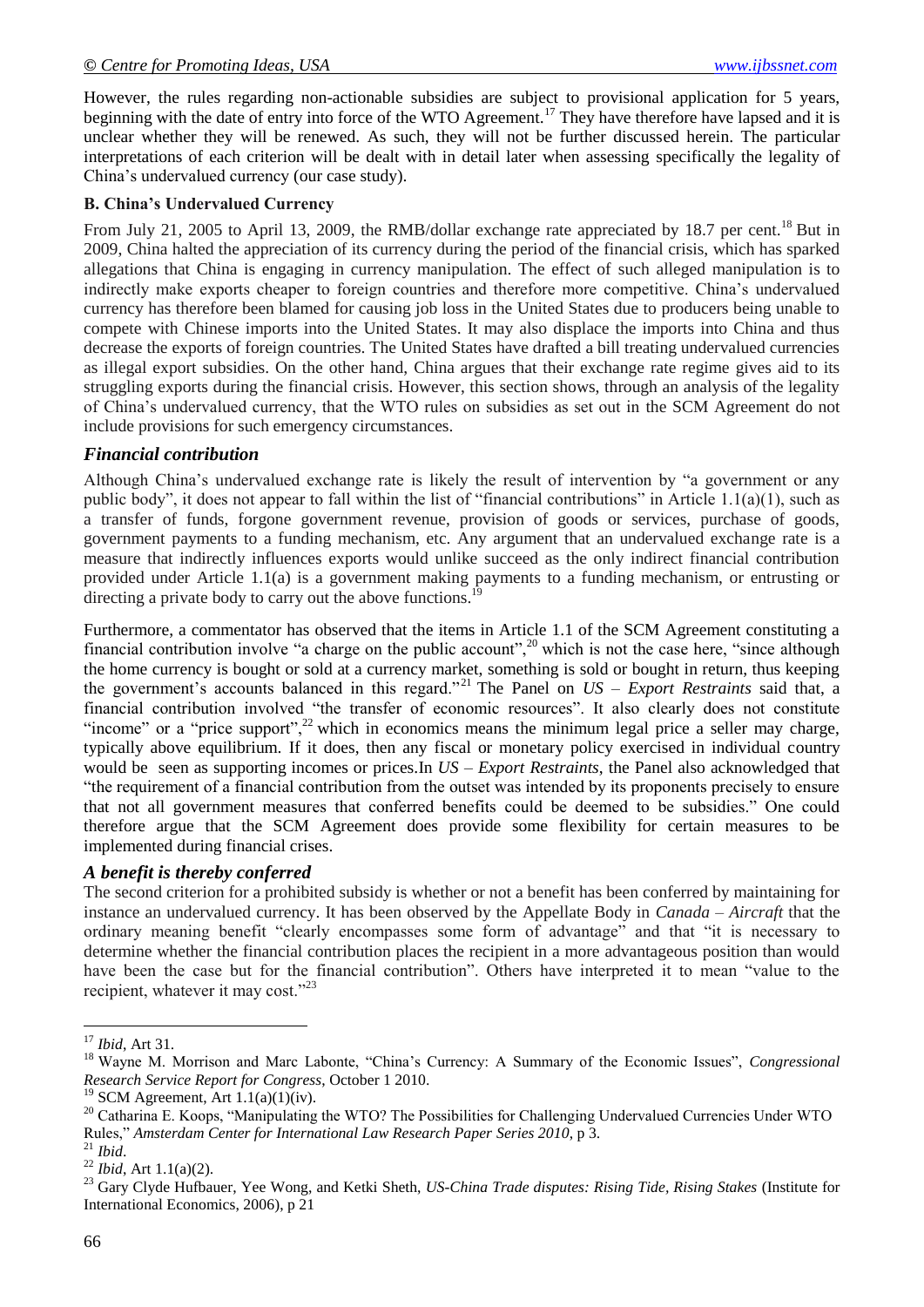This is consistent with the Appellate body focus on whether the recipient obtained any cost rather than whether there was any "net cost" incurred by the government. It can therefore be argued that an undervalued currency provides value to exporting firms because exports become relatively cheaper to foreign importers. Exporters, therefore, have a price advantage over producers in the importing country, which could not be attained if the currency was left to the forces of demand and supply. However, if imported production inputs (e.g. fuel or raw materials) are needed to produce the product to be exported, an undervalued currency cannot be called a benefit as these would increase the cost of production. In China, many producers use imported raw materials, equipment and machinery, and it is mainly China"s labor resources that are used to produce the final product. Hence, it is difficult to predict whether the overall effect would be a benefit or otherwise, and the effect on price would vary depending on the firm and their production structure.

#### *Whether a prohibited subsidy*

As noted above, any subsidy contingent, in law or in fact, upon export performance or upon the use of domestic over imported goods, is prohibited. The undervalued currency is clearly not contingent upon export performance *in law*, as it cannot be "demonstrated on the basis of the very words of the relevant legislation, regulation or other legal instrument constituting the measure." <sup>24</sup>Before considering whether it is *in fact*  contingent upon export performance, it should quickly be noted that an undervalued currency probably does not fall within the Illustrative List of Export Subsidies in Annex I of the SCM Agreement. It mentions "currency retention schemes or any similar practices that involve a bonus on exports." But these are a feature of overvalued, not undervalued, exchange rate regimes permitting exporters to retain a certain amount of foreign exchange earned, either to purchase imported inputs or to sell at a premium to other importers.<sup>25</sup>

Footnote 4 of the SCM Agreement provides a test that can be applied to assess whether the requisite standard of contingency has been met: *Whether the grant of a subsidy is 'in fact tied to' actual or anticipated exportation or export earnings*. DSB reports have shown that an enhanced standard is imposed by the adjudicated body of the WTO. In the Panel Report on the case of *Australia – Automotive Leather II*, the Panel suggested that this "requires a close connection between the grant or maintenance of a subsidy and export performance." In *Canada – Aircraft*, the Panel and Appellate Body "a relationship of conditionality or dependence must be demonstrated… [i]t does not suffice to demonstrate solely that a government granting a subsidy anticipated that exports would result." However, the Appellate Body criticized the test of "whether the subsidy would have been granted *but for* the anticipated exportation or export earnings." As such, the fact that China anticipated an increase in exportation or export earnings and the fact that China"s exports increased during the alleged period of subsidization does not by itself establish contingency.

The Appeals Board in *Canada – Autos* applied the test of whether the alleged subsidy "is simply not available to a manufacturer unless it exports motor vehicles". However, this test appears to specifically assess contingency on exportation of motor vehicles and not exports in general, as is the case of an undervaluation in the exchange rate. As such, this test would not be applicable in this case. Furthermore, such export contingency need not be the "sole" condition governing the grant of a prohibited subsidy; it may be "one of several other conditions." China has expressed concern that floating its currency could spark an economic crisis in China and would especially be damaging to its export industries at a time when painful economic reforms are being implemented. As long as exports were a consideration in deciding whether to keep the currency undervalued, it is immaterial that there are many other valid reasons for a particular exchange rate policy. Similarly, it matters not that there are other beneficiaries of a cheap currency as long as the export industry is one of them.

The second way of arguing that the exchange rate undervaluation is a prohibited subsidy is that it is contingent upon the use of domestic over imported goods. However, this would be extremely difficult to prove, as it appears there has not been any clear motive that China is keeping its exchange rate undervalued so that domestic goods will be used rather than imported goods. The fact that the use of domestic over imported goods may be an incident of a lower exchange rate would be insufficient to satisfy the requisite standard of contingency.As stated above, if the offended party can establish that the undervaluation of China"s exchange rate is a prohibited, the requirement of specificity will be deemed to be satisfied.

#### *Whether an actionable subsidy*

To be an actionable subsidy, access to it must be specific to an enterprise or industry, a group of enterprises or industries, or to certain enterprises within a designated geographical region.

<sup>24</sup> Appellate Body in *Canada – Autos*.

<sup>25</sup> *See* n [23,](#page-4-0) p 23.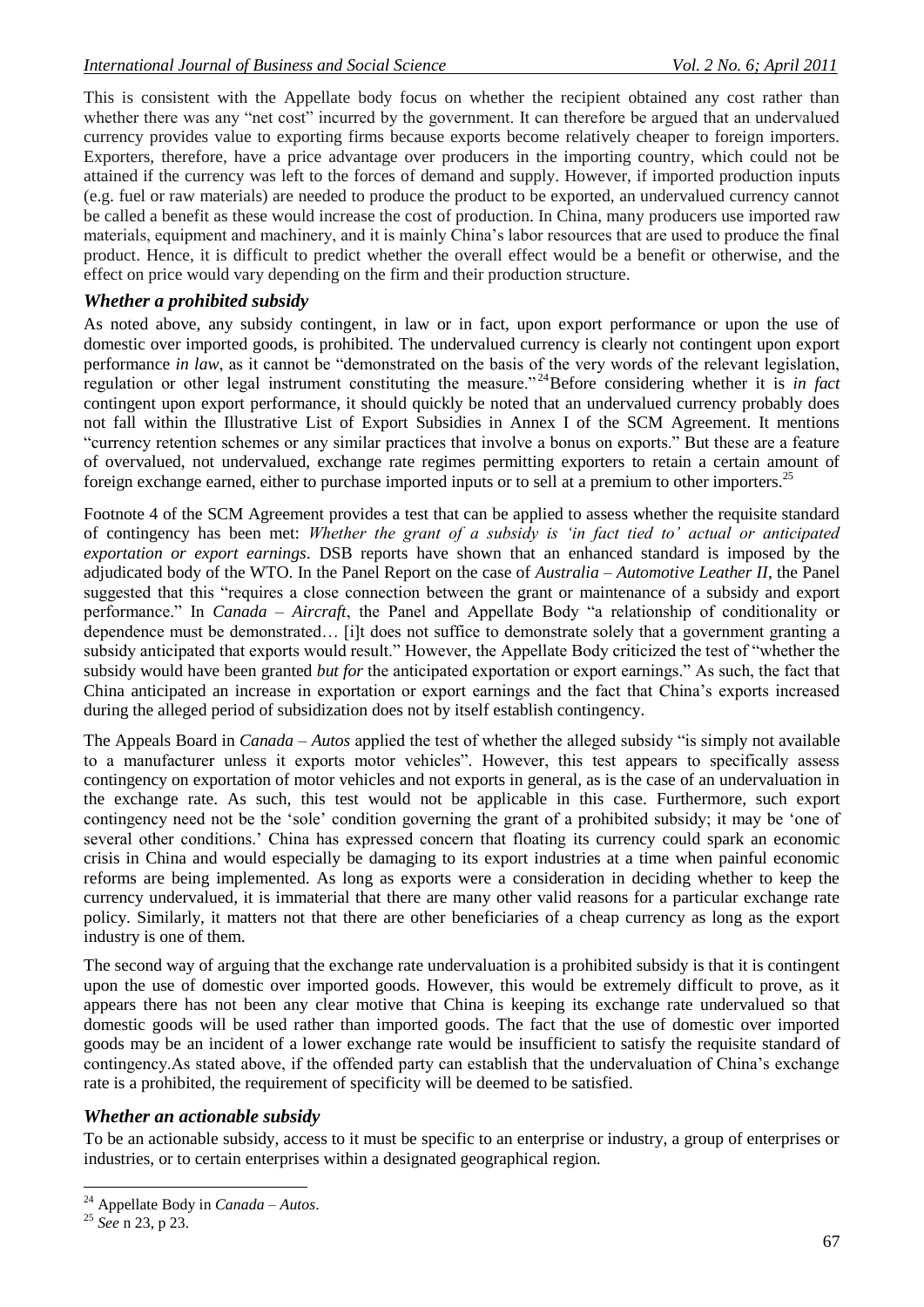However, according to *US – Softwood Lumber IV*, specificity does not just include limiting access to the subsidy to certain enterprises, but will exist if the subsidy distorts the allocation of resources and is not broadly available.<sup>26</sup> However, an undervalued currency has very broad implications, not just for the export industry. There is thus no convincing reason to believe that the alleged subsidy may in fact be specific. As such, it is unlikely that the factors in Article 2.1(c), which have almost no relevance to this case, will be considered. As to whether the undervaluation of the exchange would cause any adverse effects to other Members, the three types have been stated above. In this case, injury and serious prejudice are relevant. Injury to another member"s domestic industry requires establishment of the same injury level as set forth in Part V of the SCM Agreement.<sup>27</sup> Consequently, an investigation in accordance with Article 11 of the SCM Agreement is necessary to prove such injury.

Likewise the indicators of serious prejudice in Article 6.3 must be proved, including displacement or impediment to imports of a like product into China"s market; displacement or impediment of the exports of a like product of another Member from a third country market; a significant price undercutting by the subsidized product as compared with the price of a like product of another Member in the same market or significant price suppression, price depression or lost sales in the same market; and increase in the world market share of China in a particular subsidized primary product or commodity as compared to the average share it had during the previous period of three years and this increase follows a consistent trend over a period when subsidies have been granted. The difficulty with the investigation in the case of currency undervaluation is showing clearly which products have been subsidized and that it is significant. As noted above, this is because any alleged subsidization of many products would be offset due to imported production inputs having been made more expensive due to the low currency. Furthermore, it is hard to say that any increase in market share of Chinese exported products is due to the undervalued currency and not some other factors. Serious prejudice may be deemed to exist if the currency undervaluation was for the purpose of covering operating losses sustained by an industry.<sup>28</sup> During the financial crisis, because many exporting firms would be incurring losses due to decreased revenues, it is arguable that this may be the case.

## *General picture*

It is unlikely that China"s currency undervaluation will be considered as a prohibited or actionable subsidy because it likely fails to constitute a financial contribution and thus a subsidy. It is also hard to prove that an overall benefit has been conferred and it is unlikely to satisfy the requirement of specificity, being that it has broad implications for China as a whole. Export contingency and adverse effects will require more analysis. However, regardless of the result, the focus of this paper is on whether the issues raised under the SCM Agreement in assessing the legality of China"s currency undervaluation are the relevant ones. It is argued that these are not the only important issues. It is also important to take into account the domestic situation of the offending country as well as the global situation given the integrated linkages across countries. As such, the next section proposes a modification to the WTO rules under emergency situations.

## *IV. A Modification to the WTO Rules?*

Under the SCM Agreement, there were exceptions that countries could invoke to lawfully implement subsidies. For example, it is recognized that subsidies may play an important role in equitable economic development programs of developing country Members.<sup>29</sup> Also, members in the process of transformation from a centrally-planned into a market, free-enterprise economy may apply program and measures necessary for such a transformation.<sup>30</sup> However, the period within which countries have to phase out their subsidies under these exceptions has now expired.<sup>31</sup> It is fully acknowledged that introducing another exception for subsidies would likely be detrimental to the interests of other countries given their adverse effects. However, this section argues that there should be a slight modification to give some headroom for countries specifically in emergency situations such as financial crises.

## **A. Balance domestic economic considerations and trade protectionism**

It can be seen from the outset that the SCM Agreement does restrict certain government measures from being financial contributions and thus falling under the definition of a subsidy. Exchange rate intervention will likely be excluded.

<sup>&</sup>lt;u>.</u> <sup>26</sup> See WTO Analytical Index: Volume II, p 772; Van den Bossche, P., *The Law and Policy of the World Trade Organization*, Cambridge University Press, 2005.

<sup>&</sup>lt;sup>27</sup> SCM Agreement, Footnote 11.

<sup>28</sup> *Ibid*, Art 6.1(b).

<sup>29</sup> *Ibid*, Art 27.

<sup>30</sup> *Ibid*, Art 29.

<sup>&</sup>lt;sup>31</sup> Ibid, Art 27.2 and 29.2.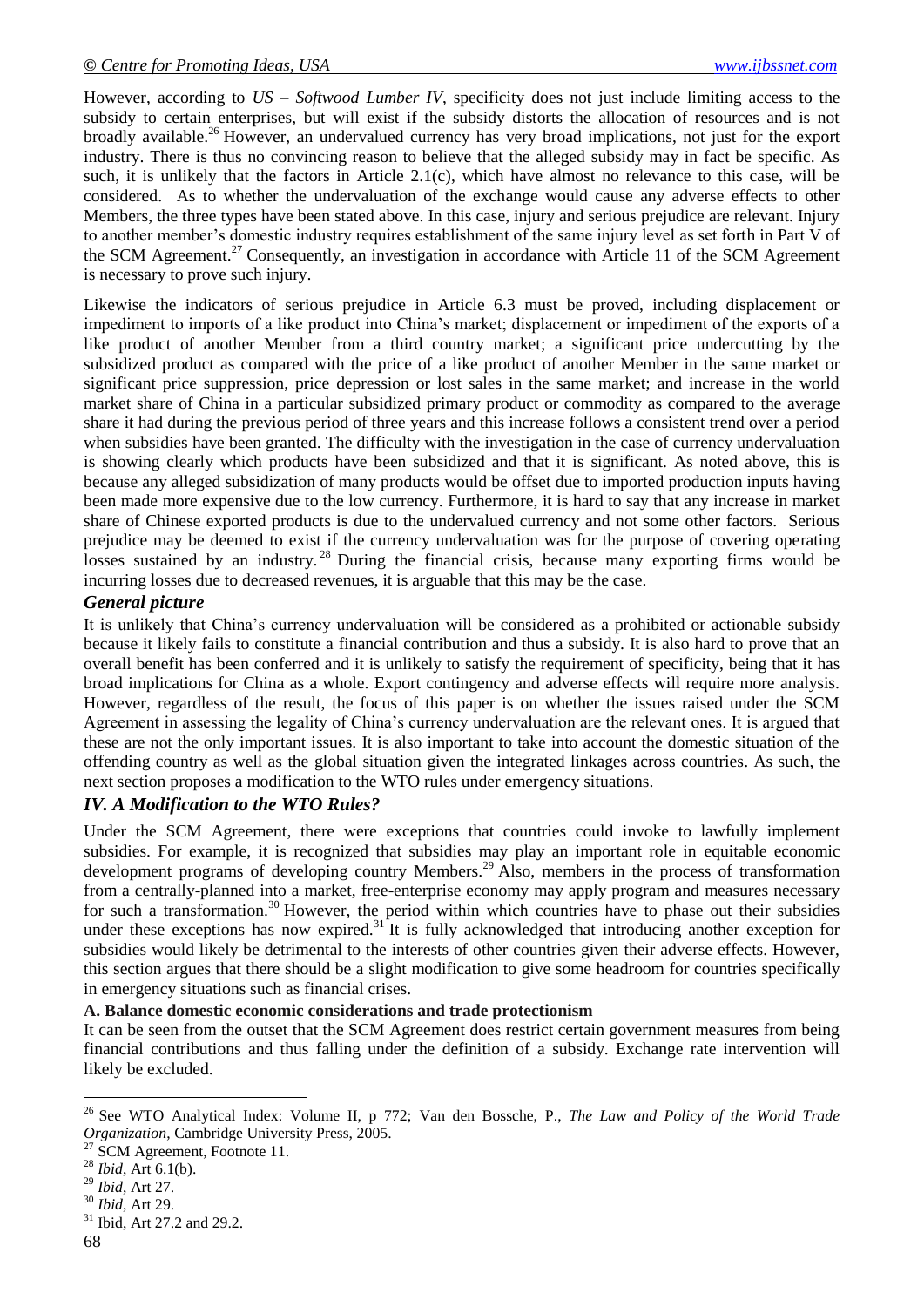One could therefore argue that countries are already permitted some (perhaps even too much) leeway to implement measures falling outside the SCM Agreement to help exports during financial crises. However, judging from the fact that the United States has taken action (or has retaliated) against China for the undervaluation of its currency, such flexibility may be in question. The fact that it has the same effect on exports (although in China this may be offset by more expensive imported production inputs) as the VAT rebate policy, which is likely to constitute an actionable or prohibited subsidy under the SCM Agreement, it has been subject to intense scrutiny. From the previous section, it can be seen that as the law is currently framed, arguing as to the legality of the subsidy involves the satisfying of certain definitions which boil down to technicalities in deciding whether a particular government policy is indeed a subsidy or not, whether it is specific, export contingency, etc. As important as these issues may be, what is lacking is the need to take into account other important considerations such as whether countries should be allowed to protect their struggling export industries and faltering economies during a financial crisis. If countries are not legally allowed to protect/assist their vulnerable industries during a financial crisis, the negative externality or contagion effects within the domestic economy and across countries would be considerable.

For example, in the case of China, currency intervention arguably was called for to mitigate the injury to and curb layoffs in the export industry, considering that in February 2009, during the global financial crisis, China"s export and imports were down 25.7 per cent and 24.1 per cent, respectively, the biggest monthly decline recorded since reforms began in 2009.<sup>32</sup> Thousands of export-oriented factories have reportedly been shut down. The Chinese government has estimated that 20 million migrant workers lost their jobs because of the GFC in 2008.<sup>33</sup> According to Premier Wen, "An appreciation of 20 percent in China's currency would cause widespread bankruptcies in China's export sector, where firms operate on thin margins."<sup>34</sup> He further reasons that any appreciation in China"s currency "would not bring jobs back to the United States because U.S. firms no longer make such labor-intensive products.<sup>355</sup> A leading expert also acknowledges that "[i]n the short run, China needs export growth in order to maintain job growth and preserve social stability."<sup>36</sup>

<span id="page-7-0"></span>It is not enough just to focus on the adverse effects of subsidies on other countries in assessing legality, as this may be difficult to assess and therefore inconclusive and unfruitful. For example, the United States may blame China"s low currency for the increasing unemployment in the United States. However, focusing on this one factor may overshadow other more important domestic factors in need of attention. As stated in the previous section, processing trade represents a large part of China's trade, which requires imported production inputs. This would therefore contribute to an increase in China"s imports from other countries. It would therefore be difficult to clearly and convincingly attribute a worsening of unemployment to the undervaluation of China"s exchange rate. As Greenwald comments, "it is neither fair nor productive to single out China for blame, much less to blame China's 'currency manipulation' as 'the most important cause of the financial crisis."<sup>37</sup> Regarding the bilateral deficit with China, he further notes that it is the imbalance in US trade with the world that is the problem.<sup>38</sup> Rather, it is more productive and less one-sided for countries to agree on assistance measures for a limited period, for example, during the wake of a financial crisis.

#### **B. Limit trade disputes among members**

Taking into account the structure of the process of WTO dispute resolution, the WTO is an organization that promotes and encourages countries to resolve their trade disputes by themselves before they reach the dispute settlement body. Litigation is costly, time-consuming, and detrimental to the trade relations between member states.According to Prasad, the economies of the United States and China are becoming increasingly integrated with each other through the flows of goods, financial capital, and people, and its relationship is therefore of considerable importance.<sup>39</sup> It is therefore vital that the law provides clarity and takes into account both the situation of the offending and offended country. Without the medication for emergency situations, such as the GFC, countries will be left to argue on secondary issues, while not taking into account each other's situation to promote mutual understanding and sympathy. Furthermore, as highlighted in Section II, countries may overlook the benefit of subsidies during the GFC.

<sup>1</sup> <sup>32</sup> *See* n [18,](#page-4-1) p 4.

<sup>33</sup> *Ibid*.

<sup>&</sup>lt;sup>34</sup> Available at http://www.reuters.com/article/idUSN2210215020100923 (visited 1 December 2010)

<sup>35</sup> *Ibid*.

<sup>36</sup> Eswar S. Prasad, "Effects of the Financial Crisis on the U.S.-China Economic Relationship," (2009) 29 *Cato Journal*  223, 224.

<sup>37</sup> John D. Greenwald, "At the End of a Long Trade Policy Road," (2009) 45 *Texas International Law Journal* 157, 158.

<sup>38</sup> *Ibid*.

<sup>39</sup> *Ibid*, at 223.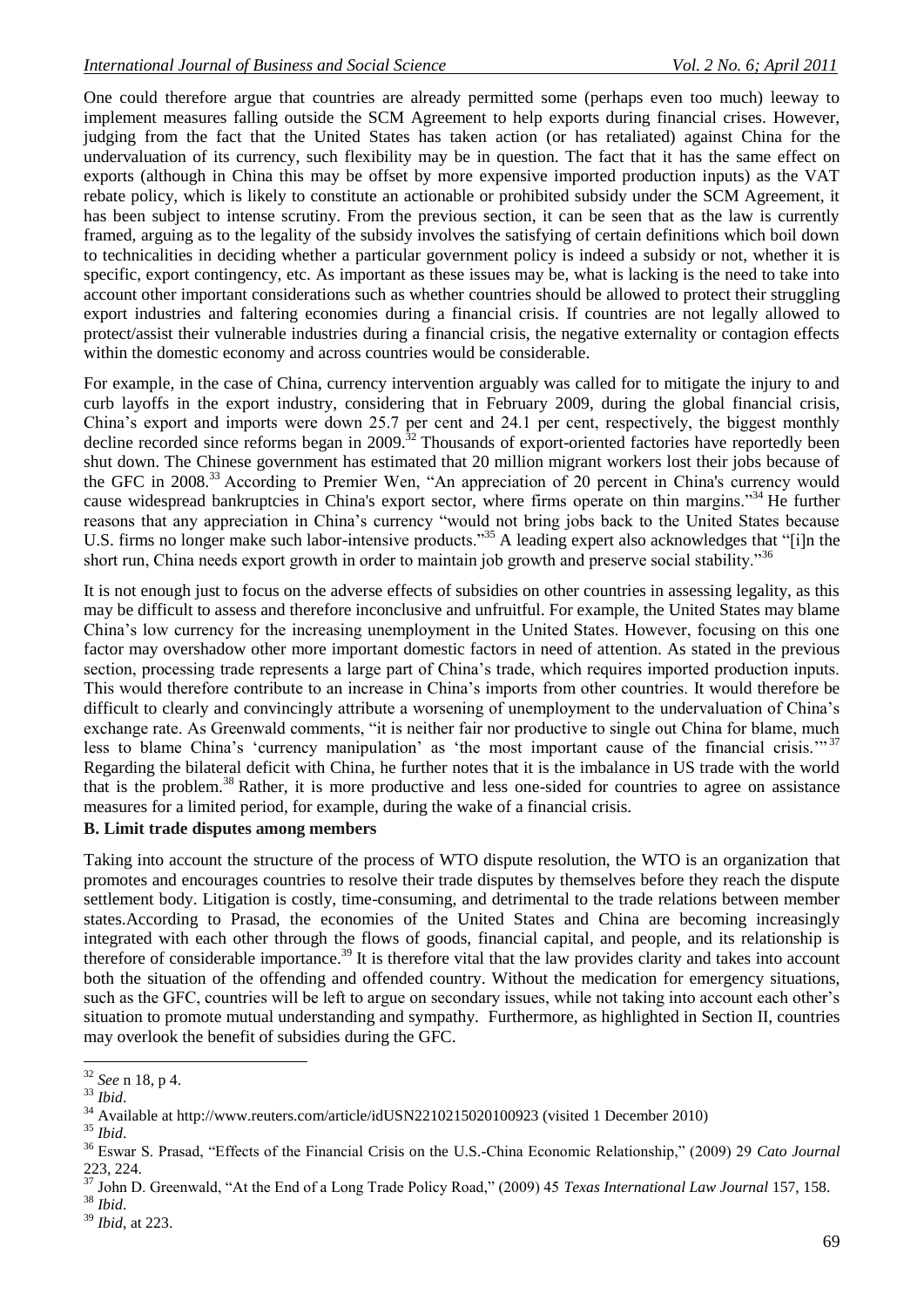If experts could be brought in to properly investigate the effect of the subsidies, countries may find that it may not be as simple as they thought. This modification would therefore provide an opportunity for China to put forward the potential benefits that may accrue to the United States and the world from its limited subsidies, whereas the current law does not yet allow for such arguments. In addition to the potential benefits as shown in our empirical analysis, more exports from China during the GFC might also benefit the US by way of its foreign direct investment (FDI) in China. Some economists argue that, due to the massive outward processing trade in which China earns a meager processing or assembling fees<sup>40</sup>, countries that have procured FDI in China will also gain from the Chinese exports.<sup>41</sup> Hence, a slight modification of the WTO rule with provision for the above may contribute to improved relations between countries.

## **C. Difficulties in introducing a modification**

There are certainly the difficulties of defining what constitutes an emergency situation and when it can be said that such a situation has ended and therefore when the assistance measures should be withdrawn. This paper simply recognizes the dilemma poised by the GFC which may threaten trade liberalization and world peace. Further research is needed as a modification addressing this dilemma must be subject to careful drafting and clear delineation of circumstances which constitute emergency situations.

## *V.Conclusions*

This study does not seek to undermine the importance and usefulness of WTO rules in regulating and eliminating protectionist trade behavior undertaken by countries that is anti-competitive and unfair to other member countries. It agrees that "it is essential to fair trade and to the well-being of domestic industries of the United States and other countries that China honors its WTO commitments."<sup>42</sup> It acknowledges the importance of fostering an international trade environment that is conducive to healthy economic development of the world economy. However, a body of laws that fail to give due weight to other vitally important considerations such as the domestic economic situation confronting the member states during financial crises and the domestic and international negative externality/contagion effects would be an imbalanced form of dispute resolution lacking in efficiency and fairness. Furthermore, the adversarial nature of this type of dispute resolution system that turns mainly on technical interpretations of legal provisions and fine conceptual distinctions means that countries will primarily be arguing over issues that do not touch on other important and relevant considerations. This would also perpetuate or aggravate the friction between other countries and China and threaten world peace.

In this paper, it has been shown that during a financial crisis, exports are vital to sustain domestic consumption and economic growth. Export assistance may also reduce the domestic and international flows of negative externality and contagion. It is clear that if exports are not helped, consumption will suffer, the ramifications of which will likely be widespread. If the result that such a body of laws encourages is the retaliatory imposition of countervailing duties that does away with permitting contracting member parties to invoke legitimate economic arguments to justify their actions as valid, then such a system would simply be inadequate to enable member states to address the issues in a mutually beneficial way. Authorities of member states would be better off resolving their disputes in another setting, such as a G20 meeting, rather than under the WTO, which with its flaws in its laws, is prone to evoke injustice in some form or another.

When the particular legal rules are examined, which in this paper has been done in the context of China's undervalued exchange rate, it can be seen that various interpretations may be put forth. But when one is consumed with finding convincing arguments among the thicket of technicalities in the law, there is a danger that progress towards both the goals of flexibility and predictability will suffer; the former because in interpreting the provisions, it is easy to lose sight of the more important issues and concerns surrounding the dispute, and the latter because there are measures which do not fall clearly within the ambit of the WTO rules. It is always important when interpreting the provisions to keep sight of the economic climate in both countries and in the world and to give effect to the policy and intention underlying the rules even in a rule-oriented system of dispute resolution. Otherwise the efficacy of the body of rules in achieving flexibility and predictability and the ultimate purpose for their enactment will be vitiated and arguments would be centered on points that are other than the main issues at stake.

<sup>40</sup> *See* also J.P. Voon, and Y.Y. Kueh, "Country of Origin, Value-Added Exports, and Sino-US Trade Balance Reconciliation," (2000), 34 *Journal of World Trade* 123.

<sup>41</sup> *See* n [36](#page-7-0) above.

<sup>&</sup>lt;sup>42</sup> Ann E. Christoff, "The Chinese Automobile Industry and the World Trade Organization: China's Non-Compliance with WTO Regulations Through its Subsidizing of Automobile Manufacturers," (2009) 19 *Indiana International & Comparative Law Review* 137, 165.